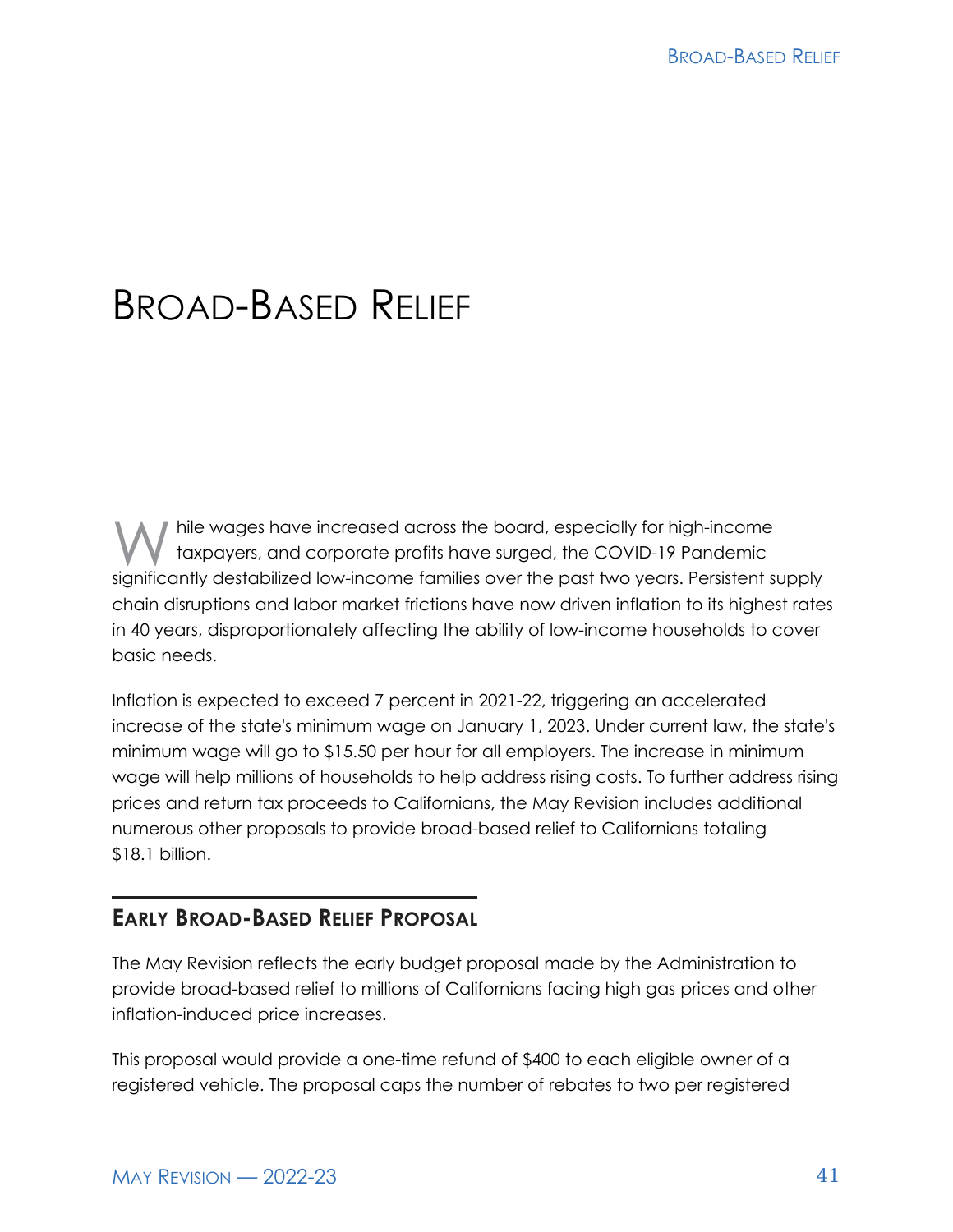#### BROAD-BASED RELIEF

vehicle owner for a total of \$800, excludes fleets and corporate-owned vehicles, and excludes vehicles over a certain value. This broad-based refund would return an estimated \$11.5 billion back to taxpayers.

To provide relief to millions of Californians who ride transit and rail, the broad-based relief package includes \$750 million in incentive grants to transit and rail agencies to provide free transit for Californians for three months. This proposal will provide an amount to agencies based on their 2019 fare revenues.

The broad-based relief package also includes a 12-month pause, effective October 1, 2022, on the General Fund (3.9375-percent rate) portion of the sales tax rate on diesel fuel. This pause will provide relief to the commercial sector that utilizes the bulk of diesel fuel in the state. This pause is estimated to reduce revenues by \$327 million in 2022-23 and \$112 million in 2023-24. Revenue from this portion of the diesel fuel tax is generally dedicated to the Public Transportation Account (PTA). The May Revision proposes to continue making transfers from the General Fund to the PTA as if the full amount of tax were being collected, thereby having no impact on transportation funding.

Complementing these relief efforts, the Administration proposed to accelerate its \$10 billion zero-emission vehicle (ZEV) plan to move California toward clean transportation options that reduce overall dependence on gas and fossil fuels and proposed additional investments in active transportation.

# **ADDITIONAL RELIEF FOR FAMILIES**

In addition to the early action proposals noted above, the May Revision proposes the following additional state actions to provide relief to California families:

#### **EMERGENCY RENTAL ASSISTANCE**

The May Revision includes \$2.7 billion one-time General Fund in the current year for rental assistance through state and local programs established during the height of the pandemic. Amendments to the 2021 Budget Act (SB 115) authorized a General Fund cashflow loan to continue to make payments to individuals in the federal Emergency Rental Assistance Program while the federal government processes reallocations of unused rental assistance funding from other states. The state continues to seek federal reallocation funding, but the timing and amounts of such reallocations are still unknown. These payments have helped hundreds of thousands of low-income households maintain their housing and avoid eviction.